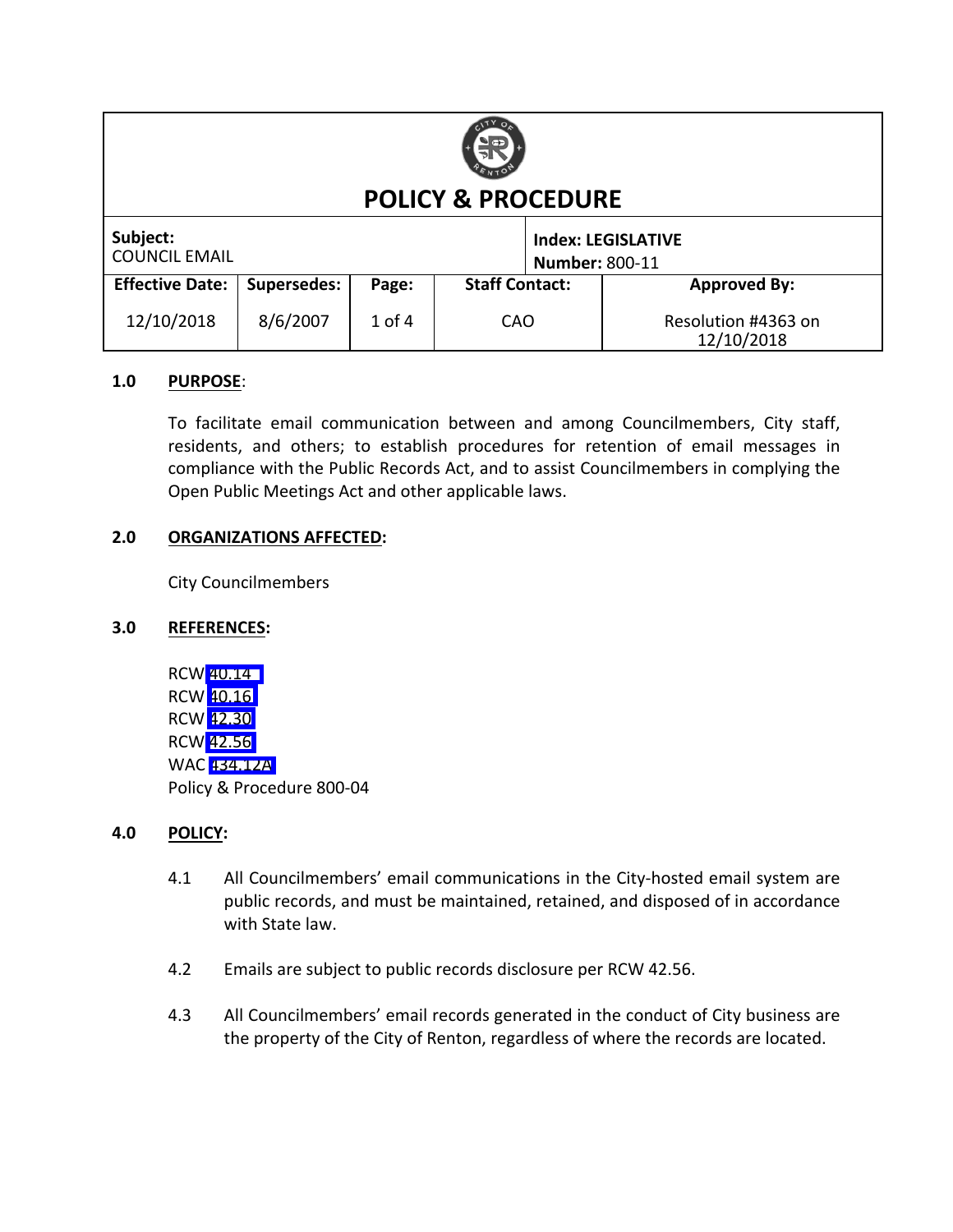- 4.4 Council email shall be maintained in compliance with the Public Records Act through software applications and policies administered by the City Clerk Division and the Information Technology Division.
- 4.5 Deletion of any public record, including email that has retention value, may be illegal in the State of Washington and subject to criminal penalties.
- 4.6 Councilmembers must exercise caution when directly communicating with fellow Councilmembers via email, so as to not unintentionally violate the Open Public Meetings Act. To avoid a violation of the letter or spirit of the law, any interactive email (i.e. email requiring or inviting two-way communication) between or among a quorum of Councilmembers must be restricted to matters that are not currently or likely to come before Council. A quorum means four Councilmembers. Forwarding of informational materials between or among Councilmembers on a "no comment" or "FYI only" basis is not a violation of the law. Passive receipt of an email is also not a violation of the law.
- 4.7 Councilmembers who are serving in a quasi-judicial role (i.e. land use appeals) must not engage in generating or reading substantive emails concerning the matter on appeal. For purposes of this provision, a substantive email is one that relates to a matter before the Council while acting in a quasi-judicial role and has any information other than the scheduling or procedures of the hearing. Any substantive emails received by a Councilmember must, without review by the Councilmember, be routed to the Council Liaison to then be routed to the City Attorney's office or to the counsel representing Council if the City Attorney's office is not representing Council. If the substantive email contains or discusses information that is not within the closed record, the quasi-judicial body may not consider it. In the even the substantive email contains or discusses information that is both within and without the closed record, only those parts of the email that relate to information within the record may be considered by the judicial body. Other parts must be redacted and not considered.
- 4.8 See Policy & Procedure 800‐04 regarding the handling of Council correspondence received from residents.

# **5.0 DEFINITIONS:**

5.1 **Council Action: "**Action" under the Open Public Meetings Act means the transaction of the official business of a public agency by a governing body including, but not limited to, receipt of public testimony, deliberations, discussions, considerations, reviews, evaluations, and final actions. "Final Action" means a collective positive or negative decision, or an actual vote by a majority of the members of a governing body when sitting as a body or entity, upon a motion, proposal, resolution, order or ordinance.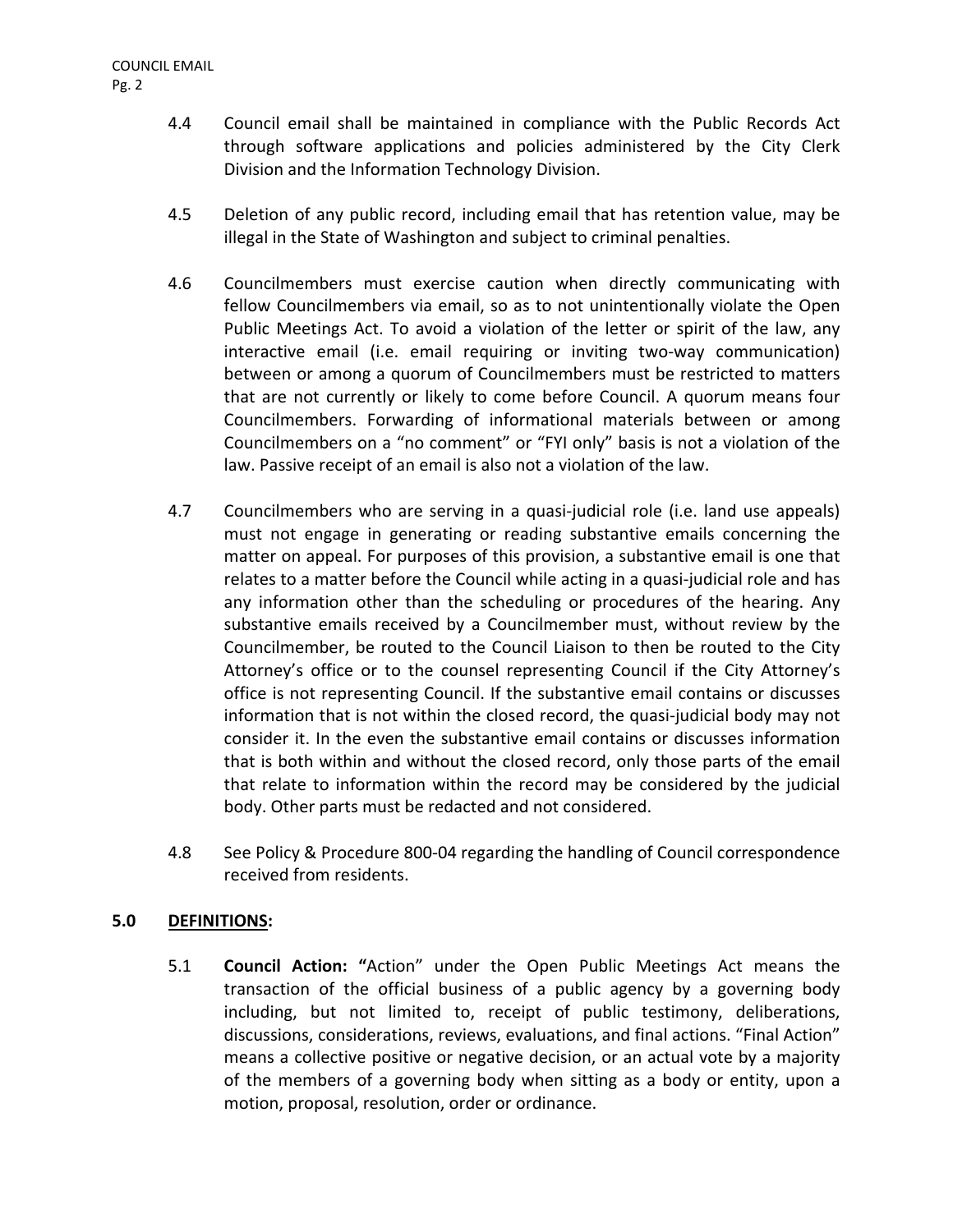- 5.2 **Electronic Mail (Email) System:** A means of creating and sending messages between computers using a computer network or over a modem.
- 5.3 **Email Messages or Communications:** Any communication that is broadcast, created, sent, forwarded, replied to, transmitted, stored, held, copied, downloaded, displayed, viewed, read or printed by one or several electronic communications systems or services. This includes the contents of the communication, the transactional information (metadata), and any attachments associated with such communication.
- 5.4 **Public Records:** Any "writing" containing information relating to the conduct of government or the performance of any governmental or proprietary function prepared, owned, used or retained by any State or local agency regardless of physical form or characteristics.

"Writing" as regards public regards, means handwriting, typewriting, printing, photostating, photographing, and every other means of recording any form of communication or representation, including, but not limited to, letters, words, pictures, sounds or symbols, or combination thereof, and all papers, maps, magnetic or paper tapes, photographic films and prints, motion picture, film and video recordings, magnetic or punched cards, discs, drums, diskettes, sound recordings, and other documents including existing data compilations from which information may be obtained or translated.

- 5.5 **Public Records Disclosure:** Records requests and related process regulated by RCW 42.56, whereby "each agency… shall make available for public inspection and copying all public records, unless the record falls within the specific exemptions of this section or other statute."
- 5.6 **Quasi‐Judicial Role:** A quasi‐judicial role occurs when Councilmembers are performing a function as a member of an appellate body, determining the legal rights, duties or privileges of a party to a hearing or other contested matter, rather than matters affecting the public as a whole. An example is an appeal of a land use ruling.
- 5.7 **Records Management and Retention:** The City's program for records management, is facilitated by the City Clerk Division and is based on Records Management Guidelines and the State records retention schedule issued under the authority of the Washington State Local Records Committee through the office of the Secretary of State, Division of Archives and Records Management in compliance with RCW 40.14.